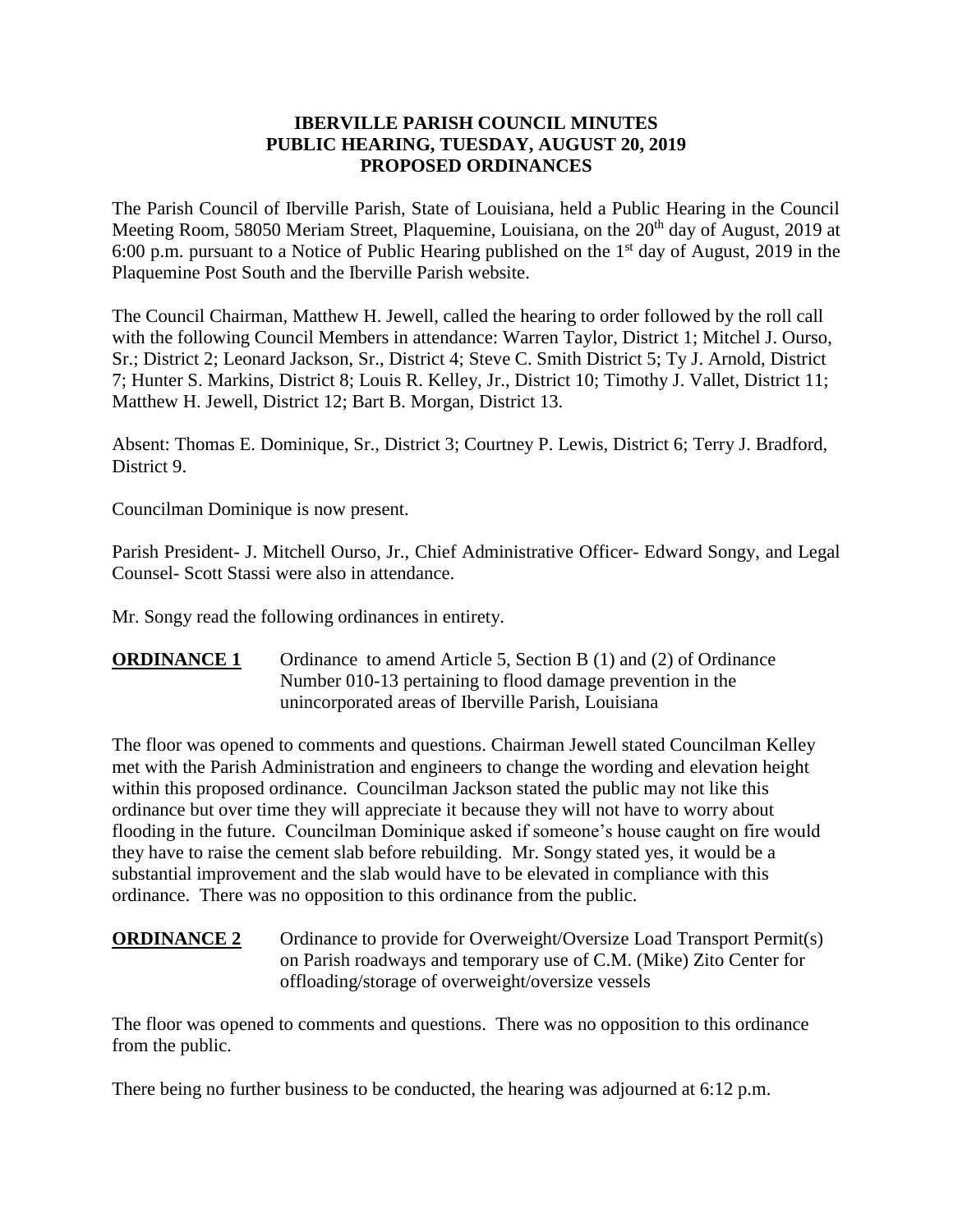# **IBERVILLE PARISH COUNCIL MINUTES REGULAR MEETING, TUESDAY, AUGUST 20, 2019**

The Parish Council of Iberville Parish, State of Louisiana, met in Regular Session, in the Council Meeting Room, 2nd Floor, Courthouse Building, 58050 Meriam Street, Plaquemine, Louisiana, on the  $20<sup>th</sup>$  day of August, 2019.

The Council Chairman, Matthew H. Jewell, called the meeting to order at 6:30 p.m. followed by the roll call with the following Council Members in attendance: Warren Taylor, District 1; Mitchel J. Ourso, Sr.; District 2; Thomas E. Dominique, Sr., District 3; Leonard Jackson, Sr., District 4; Steve C. Smith District 5; Ty J. Arnold, District 7; Hunter S. Markins, District 8; Terry J. Bradford, District 9; Louis R. Kelley, Jr., District 10; Timothy J. Vallet, District 11; Matthew H. Jewell, District 12; Bart B. Morgan, District 13.

Absent: Courtney P. Lewis, District 6.

Parish President- J. Mitchell Ourso, Jr., Chief Administrative Officer- Edward Songy and Legal Counsel- Scott Stassi were also in attendance.

A quorum was present and due notice had been posted on the Council Meeting Room door and the Iberville Parish website on August 14, 2019. The Pledge of Allegiance followed.

A moment of silence was held for Mr. Randolph Siplin, the late husband of Mrs. Charlene Siplin, Iberville Parish Human Resources Director.

Council Chairman Jewell called for anyone wanting to make public comments to register with the Clerk. No one registered to speak.

# PRESENTATIONS AND APPEARANCES

- A) Selah Productions, Inc. Ms. Andrea Hollins
	- Ms. Andrea Hollins was not present at this time. This agenda item was passed on until later in the meeting once Ms. Hollins is present.
- B) 2020 Census Presentation by US Census Bureau Partnership Specialist- Mr. Bruce Boyea
	- Mr. Bruce Boyea presented a slide show regarding the upcoming 2020 Census.
	- Below are important points Mr. Boyea wants the public to know regarding the U.S. Census:

- The census has been conducted every 10 years since 1790, as required by the U.S. Constitution. Article I, Section 2.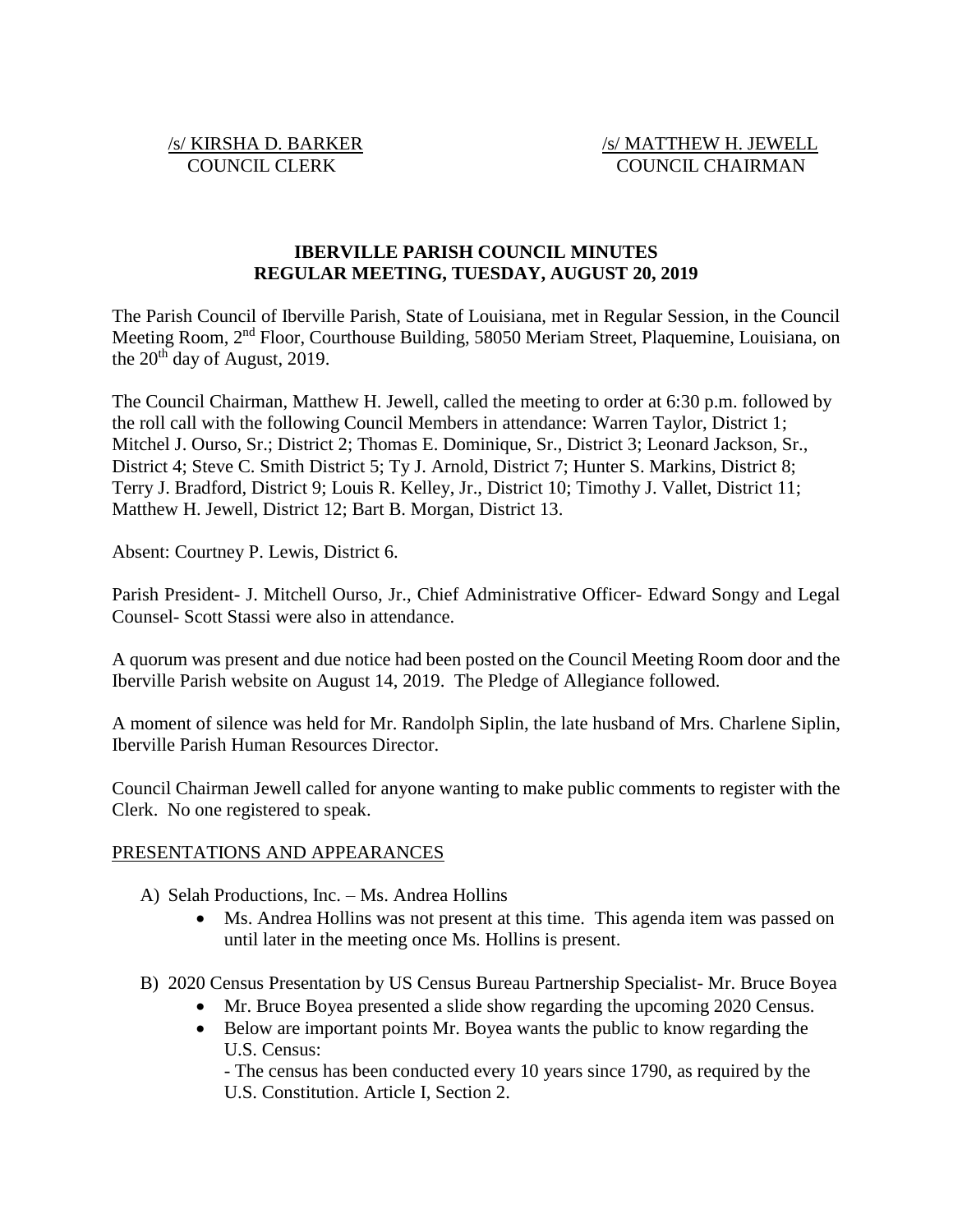- The census is constitutionally mandated for re-apportionment of Congress. Census results are used for Redistricting at national, state, and local levels. - \$675 Billion a year will be distributed to state and local governments using Census numbers. Billions of federal dollars is allocated each year for programs and services based on Census-derived data.

- Tribal, state and local governments work together with partners in their communities to form Complete Count Committees (CCCs) to promote the 2020 Census to their constituents. Community-based organizations also establish CCCs that reach out to their constituents. The 2020 Goal is to achieve at least 10,000 CCCs and to count everyone once, only once, and in the right place.

-Census data can be used in many ways such as- forecasting future transportation needs, determining areas eligible for housing assistance, and designing facilities for people with disabilities, the elderly, and children.

-This will be the first census that will be done electronically. Under Title 13, U.S. Code, all Census Bureau employees swear a lifetime oath to protect respondent data.

-A pin code and mailer packet will be given out to each household with instructions on how to complete the census online.

-The census deadline is April 1, 2020.

-Chairman Jewell asked about final numbers for Reapportionment purposes. Mr. Boyea stated the actual numbers will be reported at the end of 2020 and released in January 2021.

- They are currently hiring and the website to apply is https://2020census.gov/jobs or contact the toll free number 1-855-562-2020 for more information.

Chairman Jewell would like to go back to Presentation Item A. He called on Ms. Andrea Hollins who is now present to come before the Council to speak.

A) Selah Productions, Inc. – Ms. Andrea Hollins

- Chief Operator of Selah Productions, Inc., Ms. Andrea Hollins read aloud a list of donations made by local elected officials to Selah Productions, Inc. and thanked them for their contributions.
- She stated she is here tonight to present JaVon Ophelia's ACT, a mentorship program provided through the performing arts. They will hold a one day training workshop in Iberville Parish. Flyers will be sent to local students through their school with more information on the workshop.
- Councilman Smith asked how long has Selah Productions been in existence and how many students participate each year. Ms. Hollins stated six years, and they have 90 students a term in East Baton Rouge Parish. They are not currently in Iberville Parish, but would like to begin hosting workshops for students here.

# APPROVAL OF MINUTES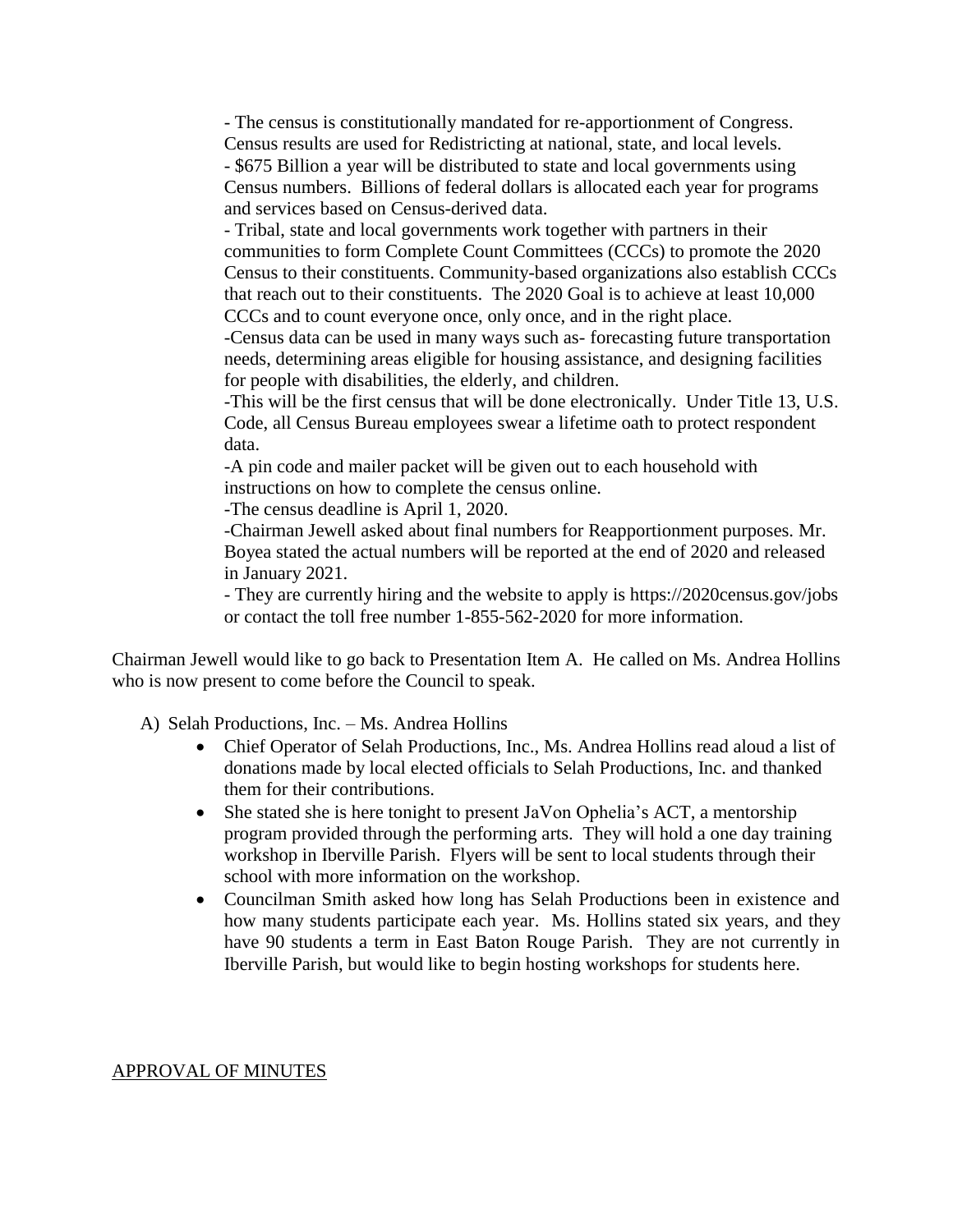Upon a motion by Councilman Taylor, and seconded by Councilman Arnold, it was moved to wave the reading of the minutes of July 23, 2019 and approve as written. The motion having been duly submitted to a vote was duly adopted by the following yea and nay votes on roll call:

YEAS: Taylor, Ourso, Dominique, Jackson, Smith, Arnold, Markins, Bradford, Kelley, Vallet, Morgan. NAYS: None. ABSTAIN: None. ABSENT: Lewis.

The motion was declared adopted by the Chairman.

# PRESIDENT'S REPORT

President Ourso reported on the following:

- President Ourso stated he is proud of Iberville's American flag. WAFB did fill out a public records request for the flag's information, and they received everything they requested. He thanked Mr. Fry Hymel for hosting the flag raising ceremony, he also thanked the public for their attendance.
- President Ourso congratulated the unopposed Council members.
- The Audit presentation was given during the last Council meeting. President Ourso stated by the end of 1997 the net worth of Iberville Parish was \$59 million and the total assets were \$70 million. Today in 2019, the total net worth of Iberville Parish is \$185 million, and the total assets is \$220 million. This is something the Parish should be proud of that has been accomplished over the last 21 years of this administration.
- The Soft Opening Ceremony for the Iberville Parish Rifle Range will be Saturday, September 7, 2019 at 10:00 a.m., and the official opening day to the public will be Wednesday September 11, 2019.
- The parish is currently working on the new garbage contract. It will go out for bid soon. The current garbage contract expires in December 2019 with Republic.
- The Myrtle Grove Subdivision project will begin construction by the end of September. There will be 76 homes in the subdivision, starting in the \$230,000 price range.
- Every year in January the Parish inventories its roads and their conditions. Between 2018 and 2019 the parish has expended over \$3 million on road improvement projects.
- The 2020 budget will be presented in October and President Ourso is requesting to put in over \$500,000 for security in this courthouse. He met with an architect and plans to have one main entrance into and out of the courthouse for protection.
- There will be a meeting tomorrow at 8:00 a.m. at the Council on Aging facility in Maringouin. The project is behind schedule and should be complete in the next 30 days.
- President Ourso stated he was approached to provide prepaid natural gas to one of the chemical companies here in the Parish. He asked the Council to go into executive session to discuss possible litigation.

# FINANCIAL REPORT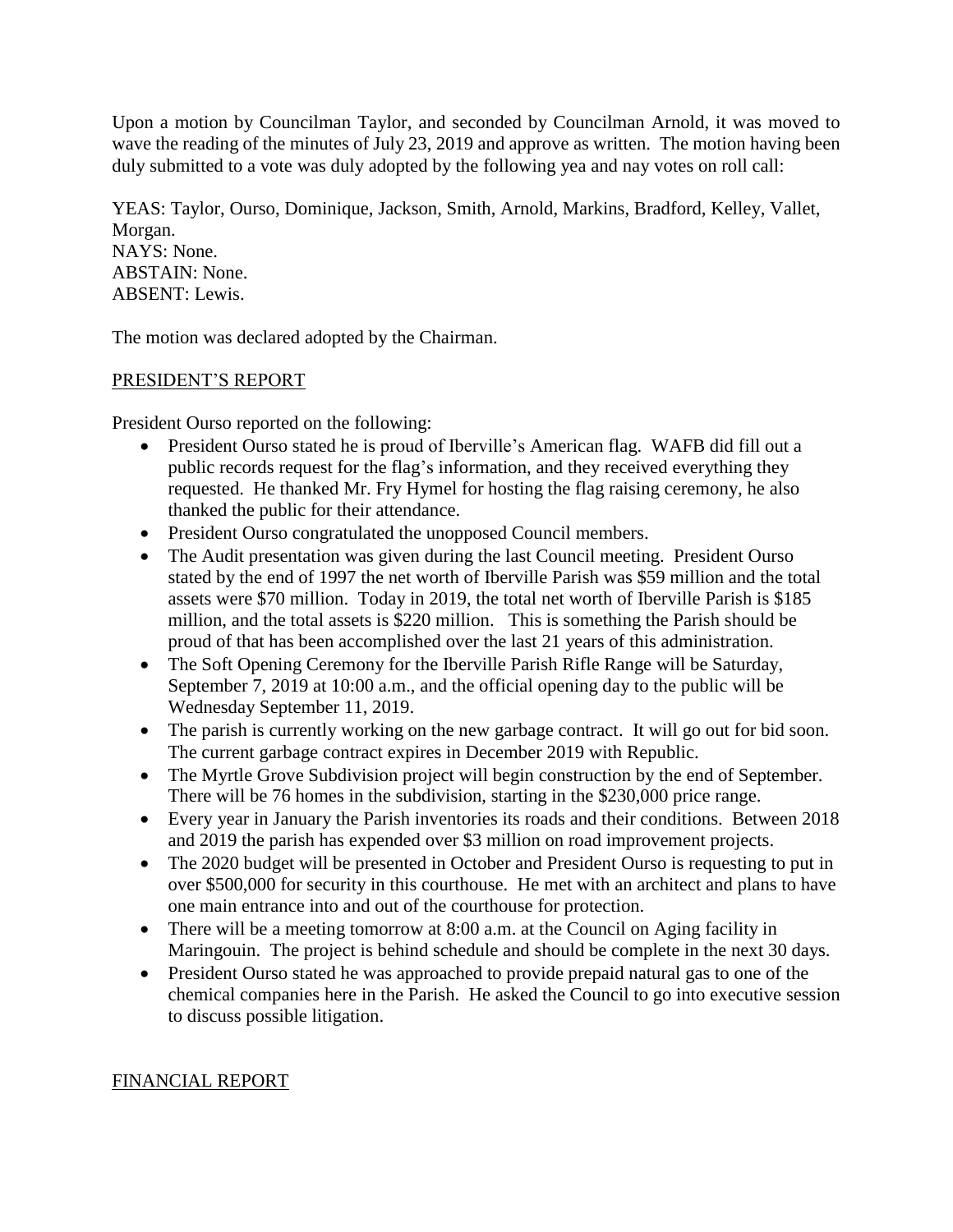Finance Director, Randall Dunn stated he has nothing to report at this time. The Finance Department is currently working on the budget.

## OLD BUSINESS

## **ORDINANCE IPC# 011-19**

## **ORDINANCE TO AMEND ARTICLE 5, SECTION B (1) AND (2) OF ORDINANCE NUMBER 010-13 PERTAINING TO FLOOD DAMAGE PREVENTION IN THE UNINCORPORATED AREAS OF IBERVILLE PARISH, LOUISIANA**

WHEREAS, Article 5, Section B (1) and (2) currently provides as follows:

# *"SECTION B. SPECIFIC STANDARDS*

*In all areas of special flood hazards where base flood elevation data has been provided as set forth in (i) Article 3, Section B, (ii) Article 4, Section B (8), or (iii) Article 5, Section C (3), the following provisions are required:*

- *(1) Residential Construction – new construction and substantial improvement of any residential structure shall have the lowest floor (including basement), elevated to or above the base flood elevation. A registered professional engineer, architect, or land surveyor shall submit a certification to the Floodplain Administrator that the standard of this subsection as proposed in Article 4, Section C (1) a, is satisfied.*
- *(2) Nonresidential Construction – new construction and substantial improvements of any commercial, industrial or other nonresidential structure shall either have the lowest floor (including basement) elevated to or above the base flood level or together with attendant utility and sanitary facilities, be designed so that below the base flood level the structure is watertight with walls substantially impermeable to the passage of water and with structural components having the capability of resisting hydrostatic and hydrodynamic loads and effects of buoyancy. A registered professional engineer or architect shall develop and/or review structure design, specifications, and plans for the construction, and shall certify that the design and methods of construction are in accordance with accepted standards of practice as outlined in this subsection. A record of such certification, which includes the specific elevation (in relation to mean sea level) to which such structures are flood proofed shall be maintained by the Floodplain Administrator.*

WHEREAS, Article 5, Section B (1) and (2) shall be amended as follows to provide for increased protection of property in the unincorporated areas of Iberville Parish;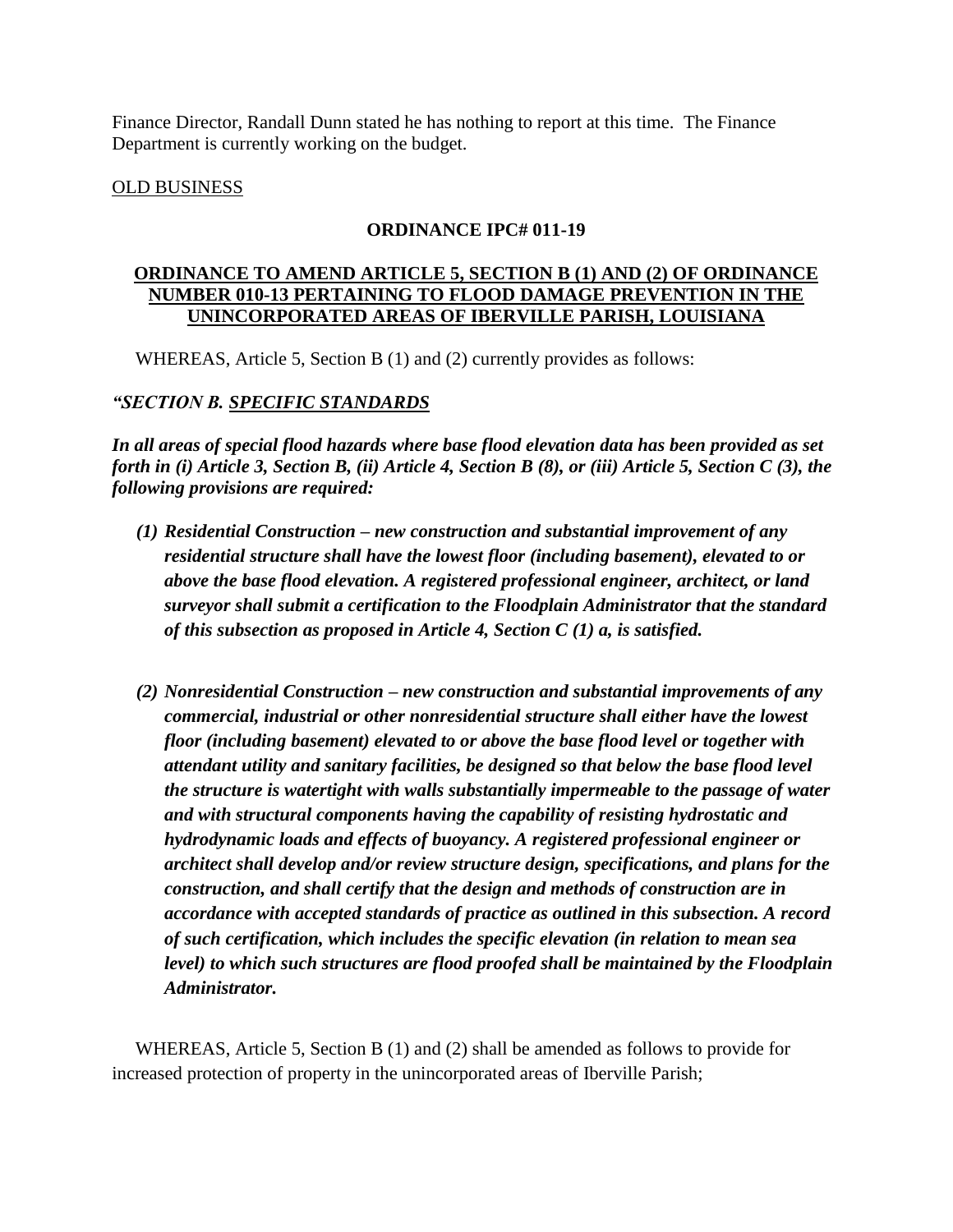## **ARTICLE 5**

## **SECTION B.** *SPECIFIC STANDARDS*

*"In all areas either inside or outside of special flood hazards as set forth in (i) Article 3, Section B, (ii) Article 4, Section B(8), or (iii) Article 5, Section C (3), the following provisions are required:*

- *(1) Residential Construction*
	- *(a) For new residential construction and substantial improvement of any residential structure located in a special flood hazard area, the minimum elevation requirements shall have the lowest floor (including basement) elevated one foot or above the base flood elevation.*
	- *(b) For new residential construction and substantial improvement of any residential structure not located in a special flood hazard area, the minimum elevation requirements shall have the lowest floor (including basement) elevated one foot above the highest natural ground elevation of the building footprint, or one foot above the nearest base flood elevation within a one half mile radius; whichever higher.*
- *(2) Nonresidential Construction*
	- *(a) For new construction and substantial improvements of any commercial, industrial, or other nonresidential structure located in a special flood hazard area, the minimum elevation requirements shall have the lowest floor (including basement) elevated one foot or above the base flood elevation or together with attendant utility and sanitary facilities, be designed so that below the base flood level structure is watertight with walls substantially impermeable to the passage of water and with structural components having the capability of resisting hydrostatic loads and effect of buoyance. A registered professional engineer or architect shall develop and/or review structural design, specifications, and plans for the construction, and shall certify that the design and methods of construction are in accordance with accepted standards of practices as outlined in this subsection. A record of such certification which includes the specific elevation (in relation to mean sea level) to which such structures are flood proofed shall be maintained by the Floodplain Administrator.*
	- *(b) For new construction and substantial improvements of any commercial, industrial or other nonresidential structure not located in a special flood hazard area, the minimum elevation requirements shall have the lowest floor (including basement) elevated one foot above the highest adjacent natural ground elevation of the building footprint, or one foot above the nearest base flood elevation within a onehalf mile radius; whichever higher."*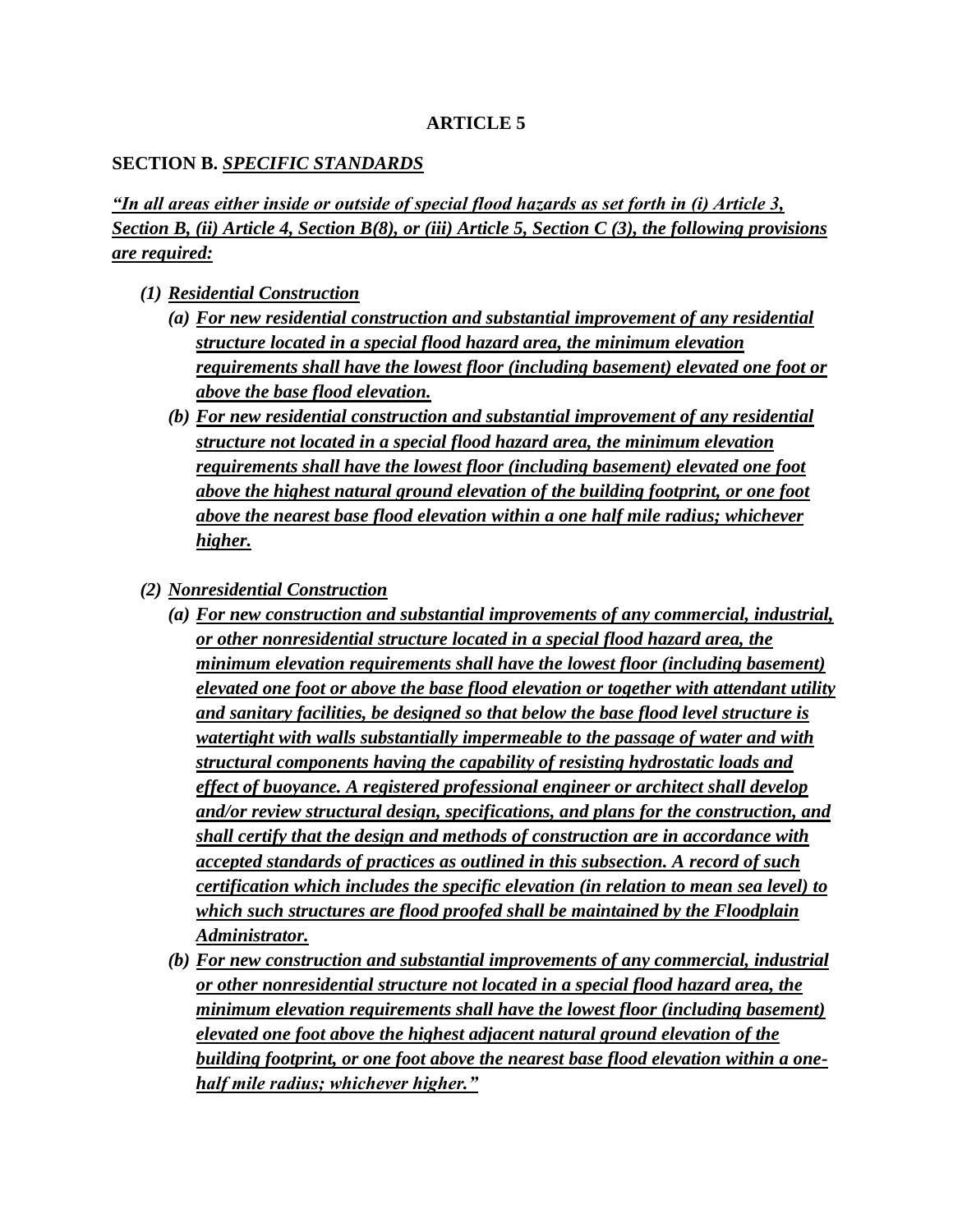WHEREAS, in order to better protect residential and nonresidential structures from the effects of flooding in the unincorporated areas of Iberville Parish, Article 5, Section B. Specific Standards, (1) Residential Construction and (2) Nonresidential Construction of Iberville Parish Ordinance Number 010-13 is hereby amended as noted above in the underlined language.

 The foregoing ordinance which was previously introduced at the meeting of the Iberville Parish Council on July 23, 2019 and a summary thereof having been published in the official journal on August 1, 2019 the public hearing on this ordinance held on the  $20<sup>th</sup>$  day of August, 2019, at 6:00 p.m., in the Council Meeting Room, 58050 Meriam Street, Plaquemine, Louisiana, was brought up for final passage with a motion by Councilman Taylor, and seconded by Councilman Kelley, having been duly submitted to a vote, the ordinance was duly adopted by the following yea and nay vote on roll call:

YEAS: Taylor, Ourso, Dominique, Jackson, Smith, Arnold, Markins, Bradford, Kelley, Vallet, Morgan. NAYS: None. ABSTAIN: None. ABSENT: Lewis.

The ordinance was declared adopted by the Chairman on the  $20<sup>th</sup>$  day of August, 2019.

#### **ORDINANCE IPC# 012-19**

## **ORDINANCE TO PROVIDE FOR OVERWEIGHT/OVERSIZE LOAD TRANSPORT PERMIT(S) ON PARISH ROADWAYS AND TEMPORARY USE OF C.M. (MIKE) ZITO CENTER FOR OFFLOADING/STORAGE OF OVERWEIGHT/OVERSIZE VESSELS**

 WHEREAS, it is necessary for the Iberville Parish Council to develop an oversize and/or overweight load permit to protect the integrity of Parish roadways/bridges and infrastructure along the transportation route. It is the policy of the Iberville Parish Council to give utmost consideration to the safety and convenience of the general motoring public, residents and roadways of the Parish system. The Parish will strive to protect the public from hazards and unnecessary inconvenience and to protect its public roadways.

 WHEREAS, an overweight/oversize load shall apply when the vehicle and/or load meets or exceeds any one of the following:

- 1) Width: *TEN (10) FEET SIX (6) INCHES*
- 2) Length: *SIXTY FIVE (65) FEET*
- 3) Height: *THIRTEEN (13) FEET SIX (6) INCHES*
- 4) Weight: *EIGHTY THOUSAND (80,000) POUNDS*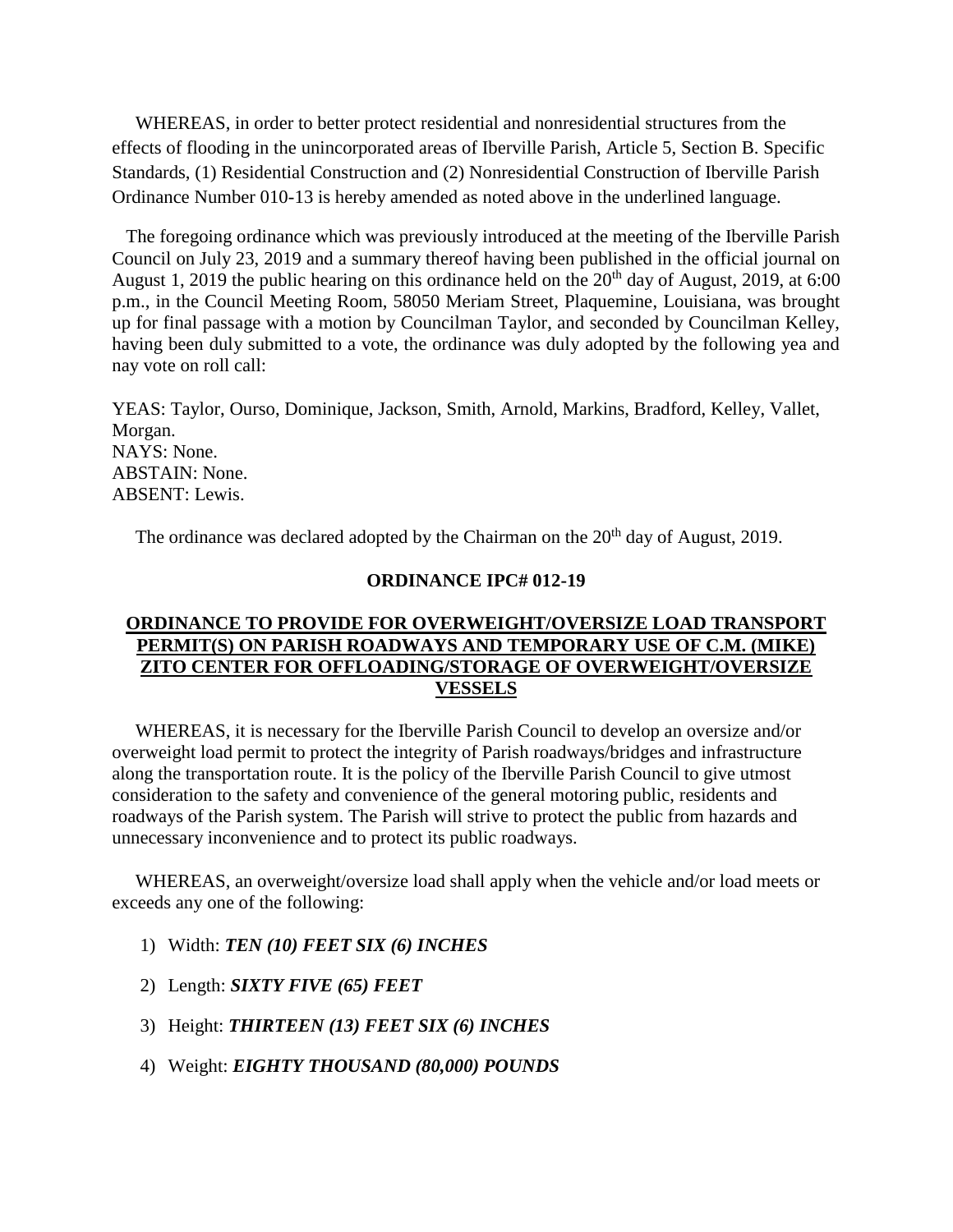WHEREAS, all applicants seeking a Parish overweight/oversize load transport permit shall complete an application to the Iberville Parish Council and deliver the application and all attachments and requested information to:

Office of Parish President, Iberville Parish Council, 23405 Church Street, Plaquemine, Louisiana 70765. The required application for permit is attached to this ordinance and incorporated by reference.

 WHEREAS, all travel with overweight/oversize loads shall be restricted to daylight hours only and on roadways where traffic is heavy during certain hours, it may be necessary to further restrict the movement to certain hours of the day or to certain days of the week. Travel of overweight/oversize loads may be restricted during times of severe inclement weather or during the "school year" if such transport would interfere with the intake and release of students on the move date.

 *WHEREAS, the applicant (transporter) shall certify to the Iberville Parish Council that any transport of an overweight/oversize load shall not interrupt any utility service, including, electrical service, telecommunication service, water/gas service to the residents and business entities located along the approved transportation route. Under no circumstance shall electrical service to residential areas or businesses be temporarily shut off due to a move associated with an overweight/oversize vessel or equipment.* 

 WHEREAS, all applicants seeking a special use permit for the temporary use of the C.M. (Mike) Zito Center for temporary storage of any vessel or equipment shall complete the special use application & rental agreement attached hereto and incorporated by reference.

 WHEREAS, the Parish President shall designate a professional engineer to review each application for overweight/oversize transport(s) submitted by any applicant and applicant shall provide the engineer with all necessary and requested information he/she deems necessary prior to issuance of any Overweight/oversize transport(s) permit.

 WHEREAS, all required insurance and bonds in the amount of One Million Dollars (\$1,000,000.00) necessary for the issuance of an Overweight/oversize load transport(s) shall be issued in favor of the Iberville Parish Council, Office of Parish President, P.O. Box 389, Plaquemine, LA 70765, and shall be received prior to the issuance of any permit.

WHEREAS, the permittee of the overweight/oversize load shall pay for the following Parish costs related to a permit, including but not restricted to the following:

- 1) The permit issuance fee as stated on Exhibit "A" attached to this ordinance and incorporated by reference.
- 2) All engineering fees, inspection fees, and testing fees associated with Parish roads/bridges that will be utilized for the transport of the overweight/oversize haul
- 3) Repairing or restoring the parish road(s) and all damages to any appurtenant structure, including utilities, as they were before permittee's travel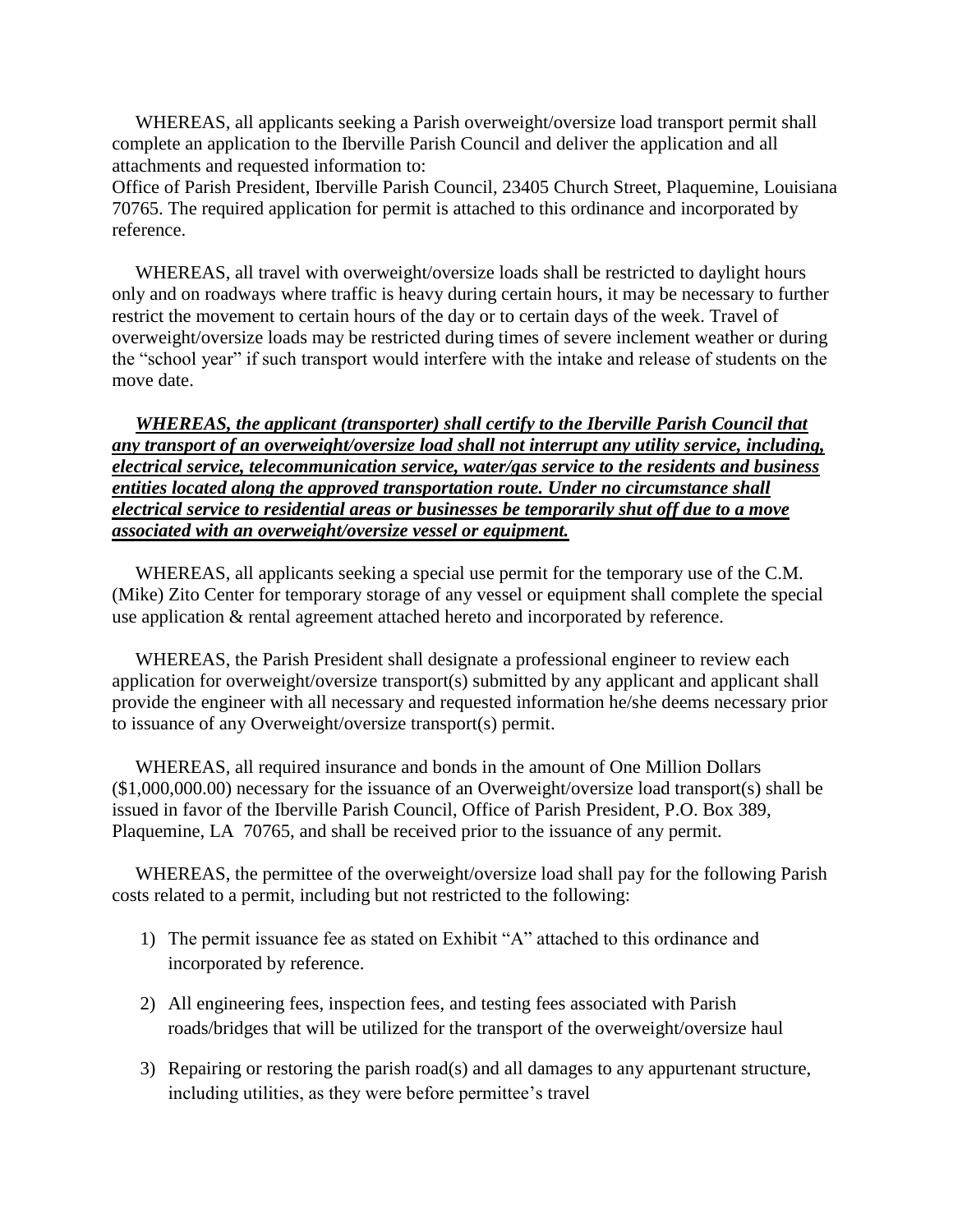- 4) Replacement or repair to any traffic signal, sign or device damages during the travel
- 5) Removing or remedying any hazardous condition created by the transport while traveling along a parish roadway or parish bridge.

 WHEREAS, this ordinance was adopted as an emergency ordinance to take effect in accordance with the Home Rule Charter on the 23<sup>rd</sup> day of July, 2019, and further be subject to a public hearing held on August 20, 2019 at 6:00 P.M.

 The foregoing ordinance which was previously introduced at the meeting of the Iberville Parish Council on July 23, 2019 and a summary thereof having been published in the official journal on August 1, 2019 the public hearing on this ordinance held on the  $20<sup>th</sup>$  day of August, 2019, at 6:00 p.m., in the Council Meeting Room, 58050 Meriam Street, Plaquemine, Louisiana, was brought up for final passage with a motion by Councilman Taylor, and seconded by Councilman Kelley, having been duly submitted to a vote, the ordinance was duly adopted by the following yea and nay vote on roll call:

YEAS: Taylor, Ourso, Dominique, Jackson, Smith, Arnold, Markins, Bradford, Kelley, Vallet, Morgan. NAYS: None. ABSTAIN: None. ABSENT: Lewis.

The ordinance was declared adopted by the Chairman on the  $20<sup>th</sup>$  day of August, 2019.

### NEW BUSINESS

A) Introduction of Ordinances

The following ordinances were introduced by Mr. Songy:

1) Ordinance to declare the certain properties as surplus and to sell to neighboring property owners pursuant to the terms of Ordinance # 002-13

2) Seventh Ordinance to declare the following properties to be surplus and to authorize the Parish Administrator to sell the Parish of Iberville's interest in these properties at public sale pursuant to the terms of Ordinance # 002-13

Upon a motion by Councilman Kelley, seconded by Councilman Smith, it was moved that a public hearing be held on Tuesday, September 17, 2019 at 6:00 p.m. on the introduced ordinances.

The motion having been duly submitted to a vote, was duly adopted by the following yea and nay votes on roll call:

YEAS: Taylor, Ourso, Dominique, Jackson, Smith, Arnold, Markins, Bradford, Kelley, Vallet, Morgan.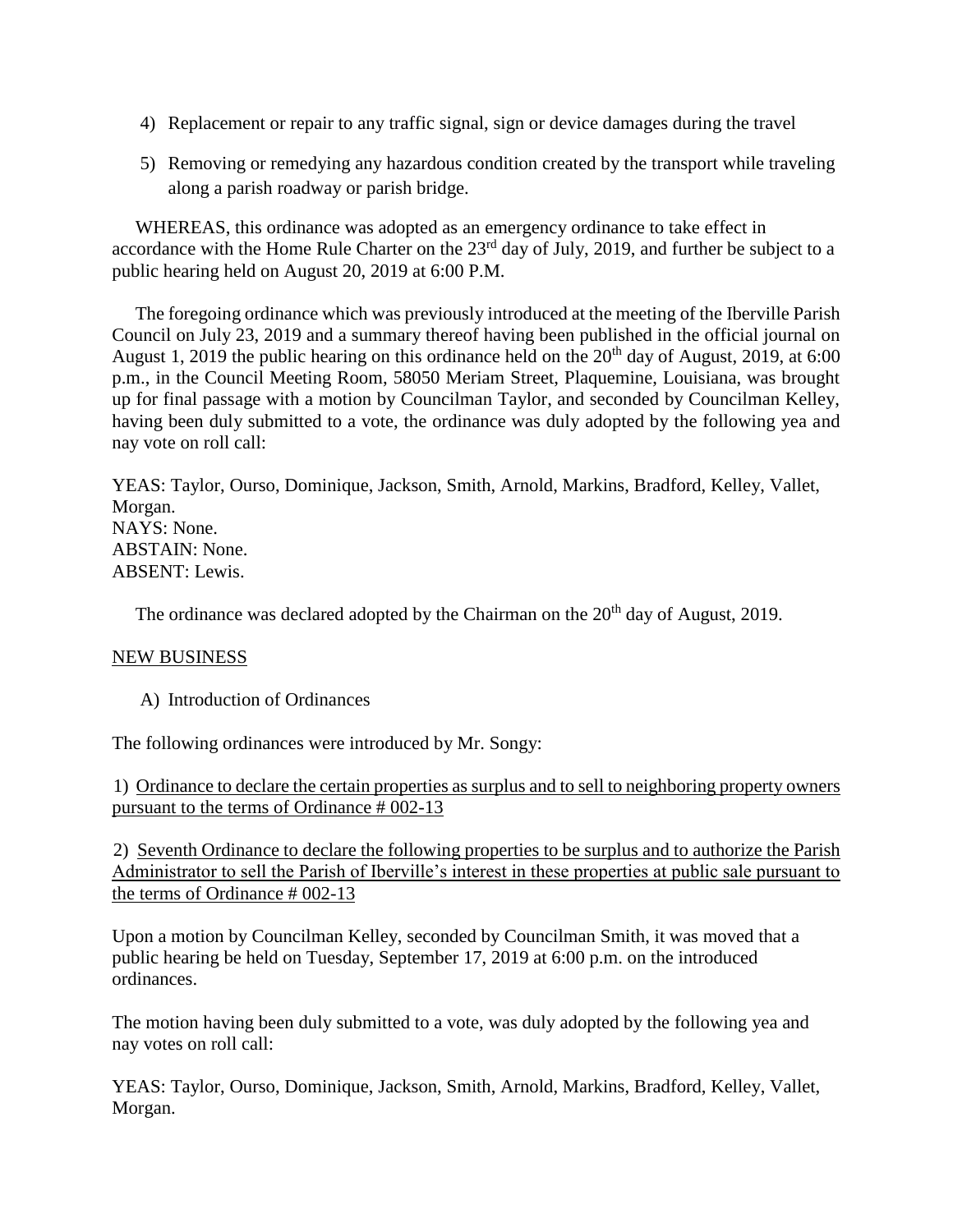NAYS: None. ABSTAIN: None. ABSENT: Lewis.

The motion was declared adopted by the Chairman on August 20, 2019.

## RESOLUTION COMMITTEE REPORT

The Resolution Committee met on Tuesday, August 20, 2019 at 6:12 p.m., followed by the roll call with the following Resolution Committee Members only in attendance: Smith, Vallet, Arnold, Kelley, Markins, Jackson, Morgan, Dominique.

Absent: Lewis.

The following resolutions were read aloud by Mr. Songy:

- A) Resolution in support of the 2020 United States Census
- B) Resolution authorizing Parish President to negotiate contract for purchase and sale of natural gas between Iberville Parish and Westlake Chemical Co.

Councilman Kelley made a recommendation to forward the resolutions to the regular meeting, seconded by Councilman Markins. The recommendation having been duly submitted to a vote was duly adopted by the following yea and nay votes on roll call by Resolution Committee Members only:

YEAS: Smith, Vallet, Arnold, Kelley, Markins, Jackson, Morgan, Dominique. NAYS: None. ABSTAIN: None. ABSENT: Lewis.

The recommendation was declared adopted by the Chairman to forward these items to the regular meeting.

During the Regular Meeting:

# **RESOLUTION IPC #2019-009**

# **RESOLUTION IN SUPPORT OF THE 2020 UNITED STATES CENSUS**

The following resolution was introduced by Councilman Kelley, and seconded by Councilman Bradford.

WHEREAS, the Constitution of the United States of America requires that a census be taken every 10 years, with the first census having taken place in 1790, and the next census to take place in 2020; and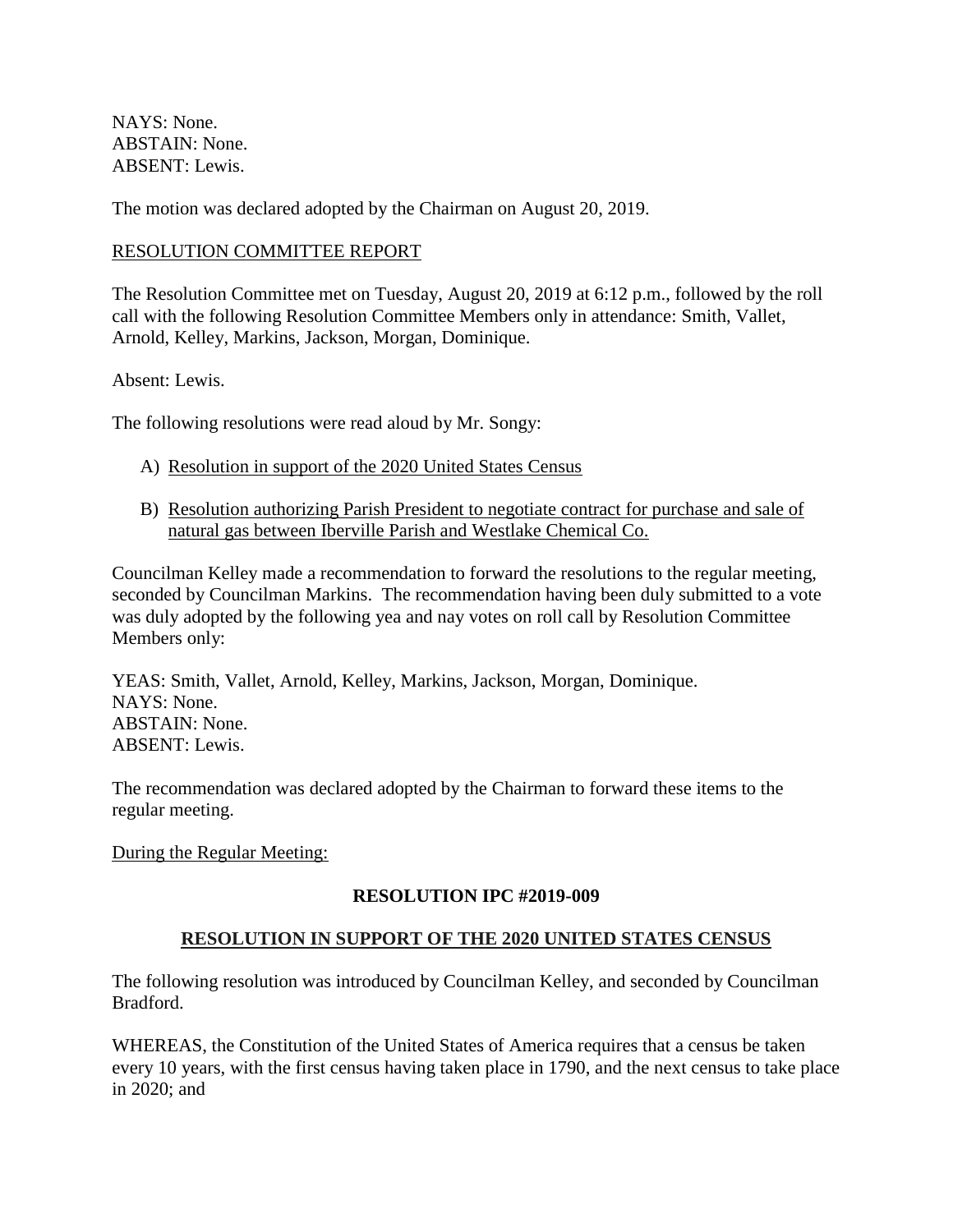WHEREAS, Iberville Parish is committed to ensuring that every resident is counted; and

WHEREAS, federal and state funding is allocated to communities, and decisions are made on matters of national and local importance based, in part, on census data; and

WHEREAS, census data helps determine how many seats each state will have in the U.S. House of Representatives and is necessary for the accurate and fair redistricting of state legislative seats, parish and city Governments, and voting districts; and

WHEREAS, information from the 2020 Census and American Community Survey are vital tools for economic development and increased employment; and

WHEREAS, the information collected by the census is confidential and protected by law; and

WHEREAS, Parish President J. Mitchell Ourso, Jr. has appointed a Complete Count Committee and has designated a Chairperson and Liaison to work with the community and the US Census Bureau to ensure a complete and accurate count of all persons within Iberville Parish, Louisiana;

NOW, THEREFORE, BE IT RESOLVED, that the Iberville Parish Council supports the goals and ideals of the 2020 Census, pledges support of the US Census Bureau and Iberville Parish Administration efforts to disseminate 2020 Census information, and encourage all people in Iberville Parish to participate in events and initiatives that will raise awareness of the 2020 Census and increase participation among populations.

The above resolution was duly adopted in regular session on this  $20<sup>th</sup>$  day of August, 2019 by the following votes on roll call:

YEAS: Taylor, Ourso, Dominique, Jackson, Smith, Arnold, Markins, Bradford, Kelley, Vallet, Morgan. NAYS: None. ABSTAIN: None. ABSENT: Lewis.

The resolution was declared adopted by the Chairman on the  $20<sup>th</sup>$  day of August, 2019.

### EXECUTIVE SESSION

B) Resolution authorizing Parish President to negotiate contract for purchase and sale of natural gas between Iberville Parish and Westlake Chemical Co.

Upon a motion by Councilman Taylor, and seconded by Councilman Dominique, it was moved to go into Executive Session at 7:20 p.m. to discuss possible litigation regarding Resolution B. The motion having been duly submitted to a vote was duly adopted by the following yea and nay votes on roll call: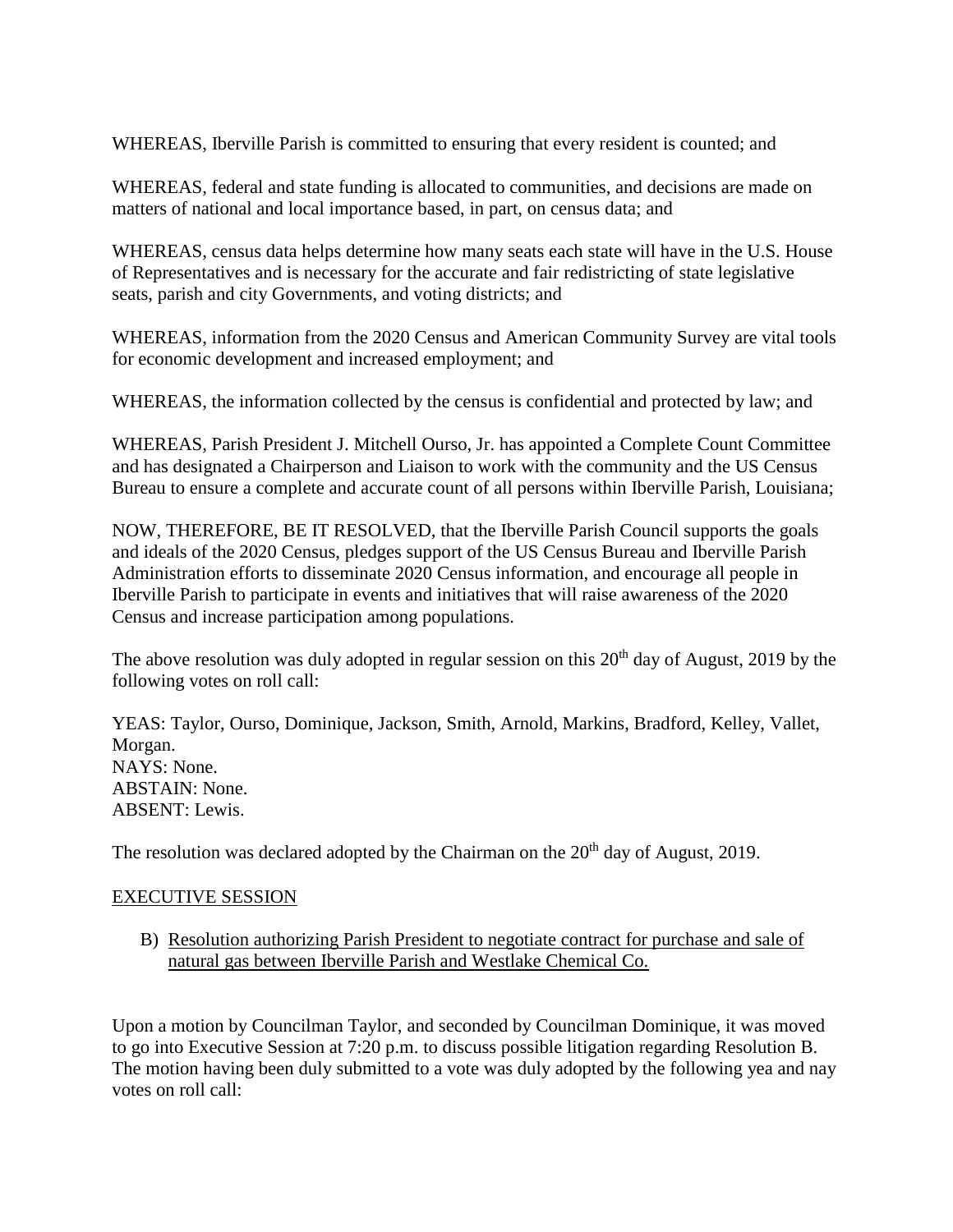YEAS: Taylor, Ourso, Dominique, Jackson, Smith, Arnold, Markins, Bradford, Kelley, Vallet, Morgan. NAYS: None. ABSTAIN: None. ABSENT: Lewis.

The motion was declared adopted by the Chairman.

Upon a motion by Councilman Smith, and seconded by Councilman Dominique, it was moved to go out of Executive Session at 7:41 p.m. The motion having been duly submitted to a vote was duly adopted by the following yea and nay votes on roll call:

YEAS: Taylor, Ourso, Dominique, Jackson, Smith, Arnold, Markins, Bradford, Kelley, Vallet, Morgan. NAYS: None. ABSTAIN: None. ABSENT: Lewis.

The motion was declared adopted by the Chairman.

### **RESOLUTION IPC #2019-010**

## **RESOLUTION AUTHORIZING PARISH PRESIDENT TO NEGOTIATE THE TERMS OF PROPOSED NATURAL GAS SUPPLY AGREEMENTS FOR PURCHASES AND SALES OF NATURAL GAS TO INDUSTRIAL FACILITIES WITHIN IBERVILLE PARISH, TO ENGAGE SPECIAL LEGAL COUNSEL TO ASSIST IN NEGOTIATIONS, AND PROVIDING FOR OTHER MATTERS IN CONNECTION THEREWITH**

The following resolution was introduced by Councilman Dominique, and seconded by Councilman Jackson.

WHEREAS, the Parish Council of the Parish of Iberville (the "Parish") operates a natural gas supply utility, which sells and distributes natural gas to residential, commercial and industrial customers within Iberville Parish; and

WHEREAS, the Parish desires to participate in a natural gas prepayment program which will allow for the purchase and sale of substantial volumes of natural gas at favorable pricing, for supply to qualifying customers within the service area of the Parish; and

WHEREAS, certain industrial facilities, located within Iberville Parish, have an interest in the Parish supplying a portion of their natural gas requirements, provided the Parish has access to sufficient quantities at favorable pricing; and

WHEREAS, the Parish Council will authorize the Parish President to negotiate the terms and conditions of the various agreements for purchases and sales of natural gas to industrial facilities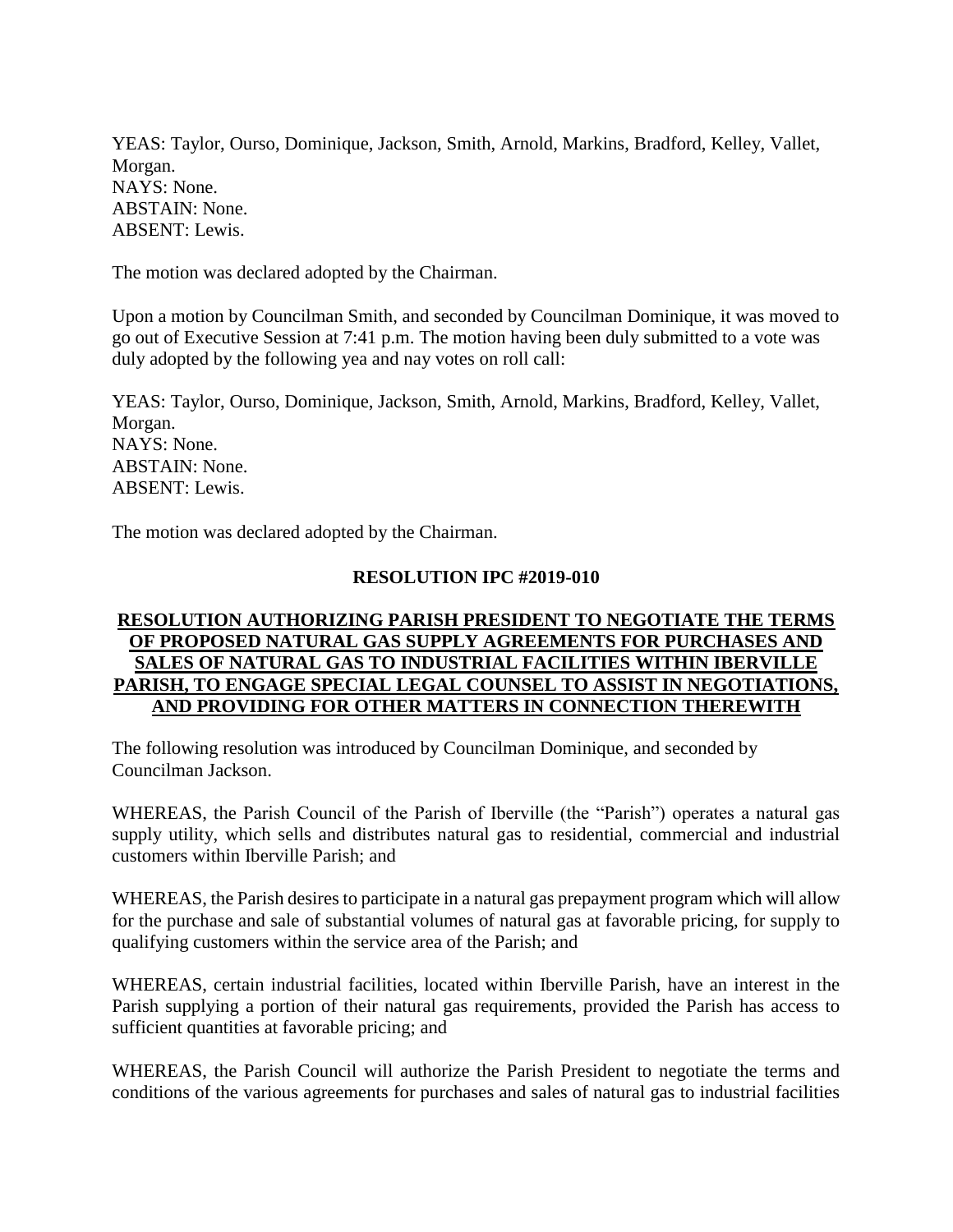located within Iberville Parish; and

WHEREAS, based on the complexity of the supply agreements required for sales to industrial facilities, it would be prudent for the Parish to engage special legal counsel to assist in these matters; and

WHEREAS, at the conclusion of the contemplated negotiations, the Parish President will make a recommendation to the Parish Council relative to the terms and conditions of the various agreements.

BE IT RESOLVED by the Parish Council of the Parish of Iberville, State of Louisiana (the "Governing Authority"), acting as the governing authority of the Parish of Iberville, State of Louisiana (the "Parish") that:

SECTION 1. Authority of Parish President. This Governing Authority finds and determines that it is in the interest of the Parish to authorize Parish President J. Mitchell Ourso, Jr. to enter into negotiations with participants in the proposed natural gas prepayment program with the assistance of Special Legal Counsel and other consultants as the Parish President deems necessary. At the conclusion of said negotiations, the Parish President shall make a recommendation to the Parish Council relative to entering into various contracts necessary to participate in the natural gas prepayment program.

SECTION 2. Special Legal Counsel Employment. This Governing Authority finds and determines that a real necessity exists for the employment of special legal counsel in connection with proposed natural gas supply agreements for natural gas supply to industrial facilities located within Iberville Parish, and accordingly, attorney F. Barry Marionneaux, Plaquemine, Louisiana, is hereby employed as Special Legal Counsel to assist in the review of pertinent documents, in negotiation of specific terms, and in meetings with parties involved in these matters. The Parish President is hereby authorized and directed to execute, and this Governing Authority hereby agrees to and accepts the terms of, the Engagement Letter to be provided by Special Legal Counsel F. Barry Marionneaux.

The above resolution was duly adopted in regular session on this  $20<sup>th</sup>$  day of August, 2019 by the following votes on roll call:

YEAS: Taylor, Ourso, Dominique, Jackson, Smith, Arnold, Markins, Bradford, Kelley, Vallet, Morgan. NAYS: None. ABSTAIN: None. ABSENT: Lewis.

The resolution was declared adopted by the Chairman on the  $20<sup>th</sup>$  day of August, 2019.

### BOARDS & COMMISSIONS REPORT

None.